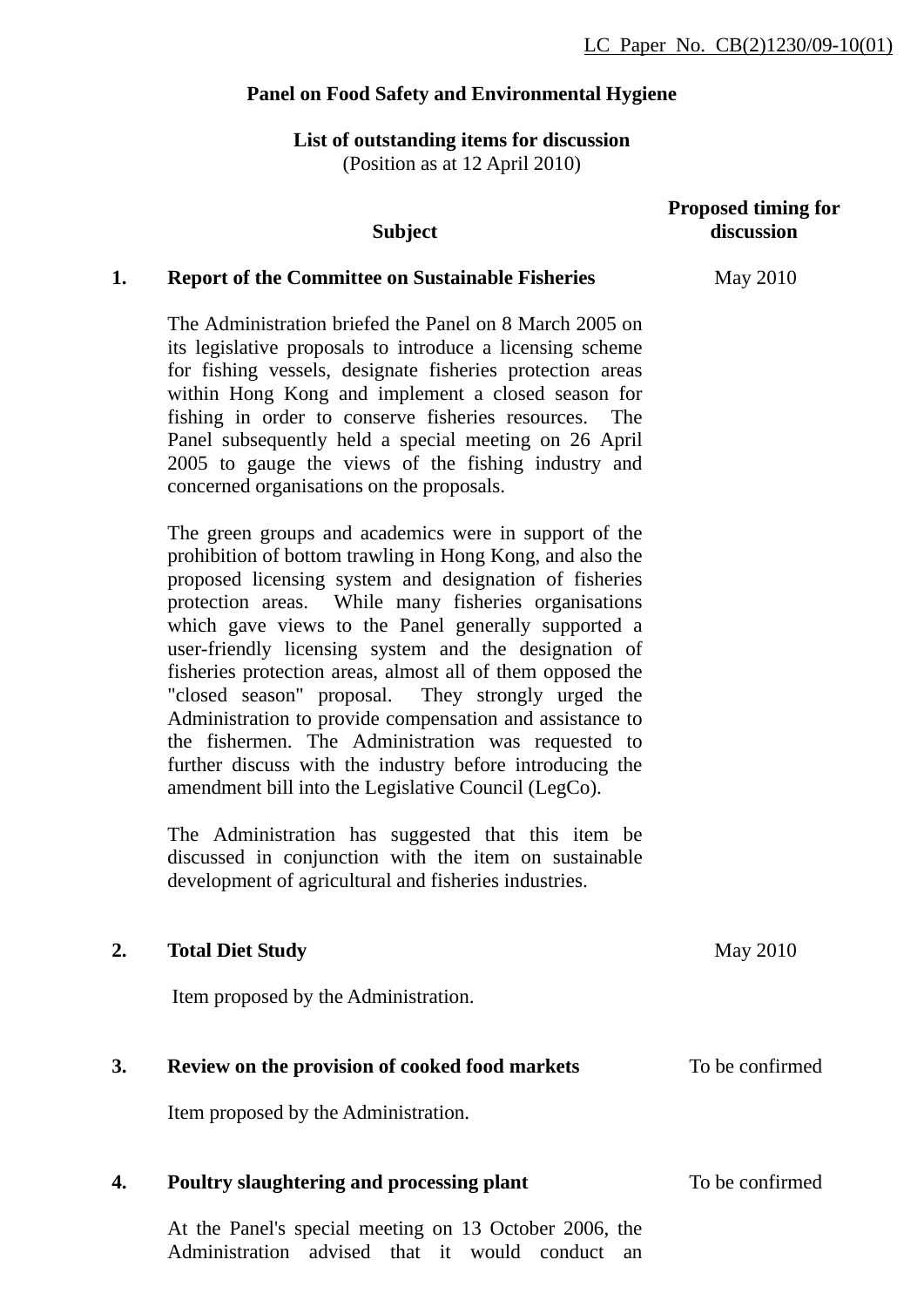- 2 -

Environmental Impact Assessment study and initiate an invitation for Expression of Interest exercise for the poultry slaughtering and processing plant (PSPP), which was expected to come into operation in 2009-2010 at the earliest.

On 13 November 2007, the Administration consulted the Panel on its plan to introduce a bill into LegCo in early 2008 to amend the Public Health and Municipal Services Ordinance (Cap. 132) to empower the Secretary for Food and Health to make regulations for the control of slaughtering activities of live poultry and the operation of PSPP. The Panel passed a motion expressing opposition to the introduction of any legislation related to the development of PSPP to LegCo for scrutiny before a consensus had been reached between the Administration and the whole live poultry trade on the surrender of licences/tenancies and measures to safeguard the livelihood of those people in the trade.

Following the gazettal of the Food Business (Amendment) Regulation 2008 to ban overnight stocking of live poultry at retail outlets which came into operation on 2 July 2008, the Administration would revisit its plan to develop a PSPP in Hong Kong.

### **5. Code of practice for pig farming**

The Panel discussed with the Administration on its proposal to introduce a Code of Practice (CoP) for pig farming to licensed pig farms on 11 March and 8 April 2008. Affected pig farmers also attended the meeting on 8 April 2008 to give views on the proposal.

The affected pig farmers' major concern was that failure to comply with the CoP might result in revocation of licence. Members urged the Administration to consider establishing a formal appeal mechanism to address the trade's concern.

#### **6. Amendments to the Imported Game, Meat and Poultry Regulations**

Item proposed by the Administration to include poultry eggs in the Imported Game, Meat and Poultry Regulations (Cap. 132AK).

To be confirmed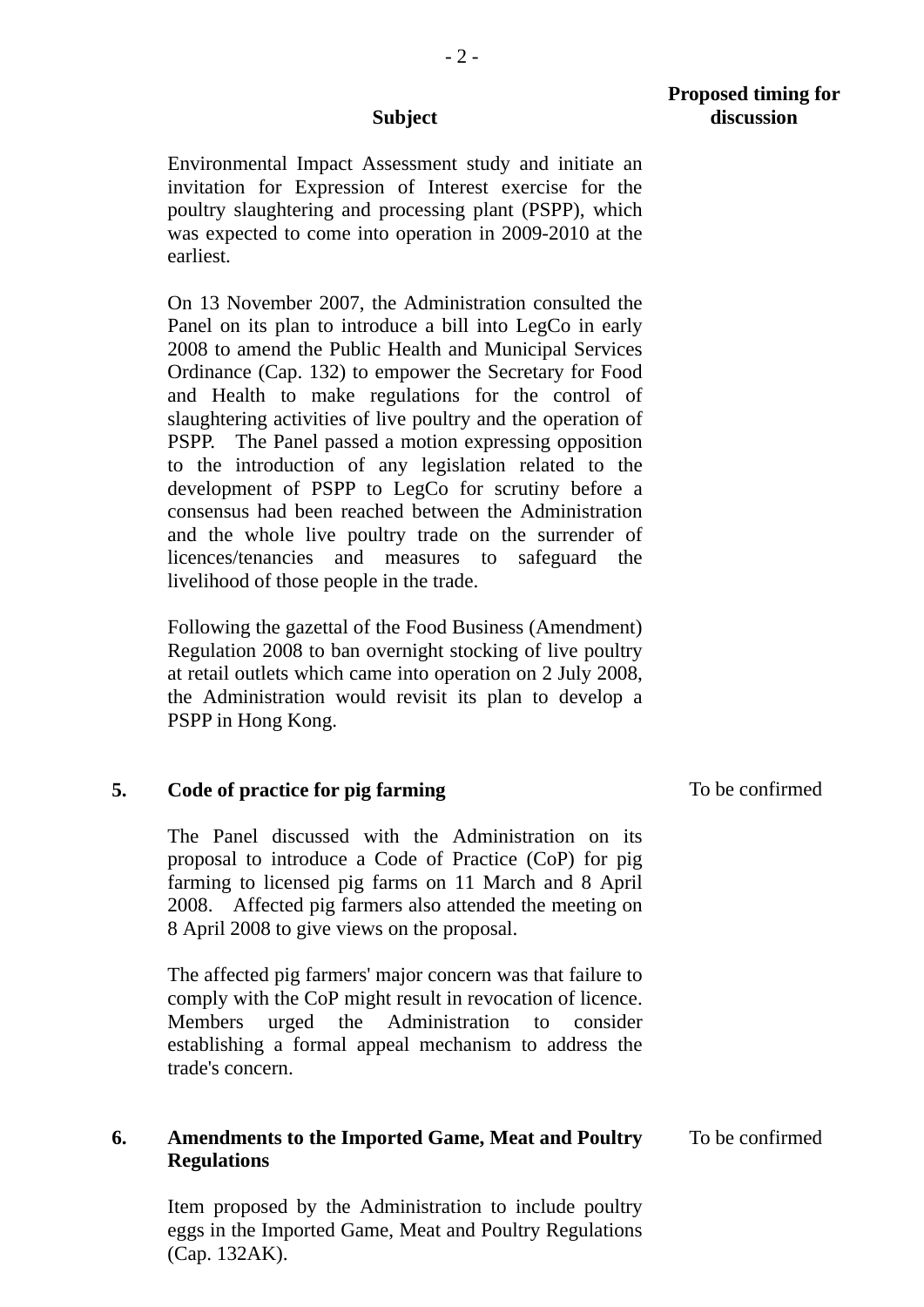### **7. Proposed amendments to the Prevention of Cruelty to Animals Ordinance (Cap. 169) and the Public Health (Animals & Birds) (Animal Traders) Regulations (Cap. 139B)**

On 19 February 2008, the Administration sought the Panel's views on its preliminary legislative proposals to amend the Prevention of Cruelty to Animals Ordinance (Cap. 169) (such as early release or disposal of seized animals and prohibiting repeated offenders against animal welfare from keeping animals) and the Public Health (Animals and Birds) (Animal Traders) Regulations (Cap. 139B) (such as increasing the maximum penalty for illegal trading and empowering the Director of Agriculture, Fisheries and Conservation to revoke licence).

While welcoming the Administration's legislative proposals, some members considered that abandonment of animals should be made an offence under Cap. 169. Concern was also raised that people might take advantage of the loophole in Cap. 139B, as persons selling animals kept by them as pets or offspring of their pets were not subject to regulation. The Administration advised that it would consult the Panel on its finalised proposals to amend Cap. 169 and Cap. 139B in due course.

|  | <b>Regulation of veterinary drugs in food</b>         | To be confirmed |
|--|-------------------------------------------------------|-----------------|
|  | Item represent by the Administration in the 2007-2009 |                 |

Item proposed by the Administration in the 2007-2008 legislative session.

#### **9. Labelling of genetically modified food**  To be confirmed

At the meeting on 8 July 2008, the Administration briefed the Panel on the findings of the evaluation study on the effectiveness of the "Guidelines on voluntary labelling of genetically modified (GM) food". The Administration advised that the findings illustrated that there was no pressing need for mandatory labelling. The Panel passed a motion urging the Government to draw reference from other countries' experience and introduce expeditiously a mandatory labelling scheme for GM food.

At the meeting between LegCo Members and Eastern District Council (EDC) members on 12 March 2009, EDC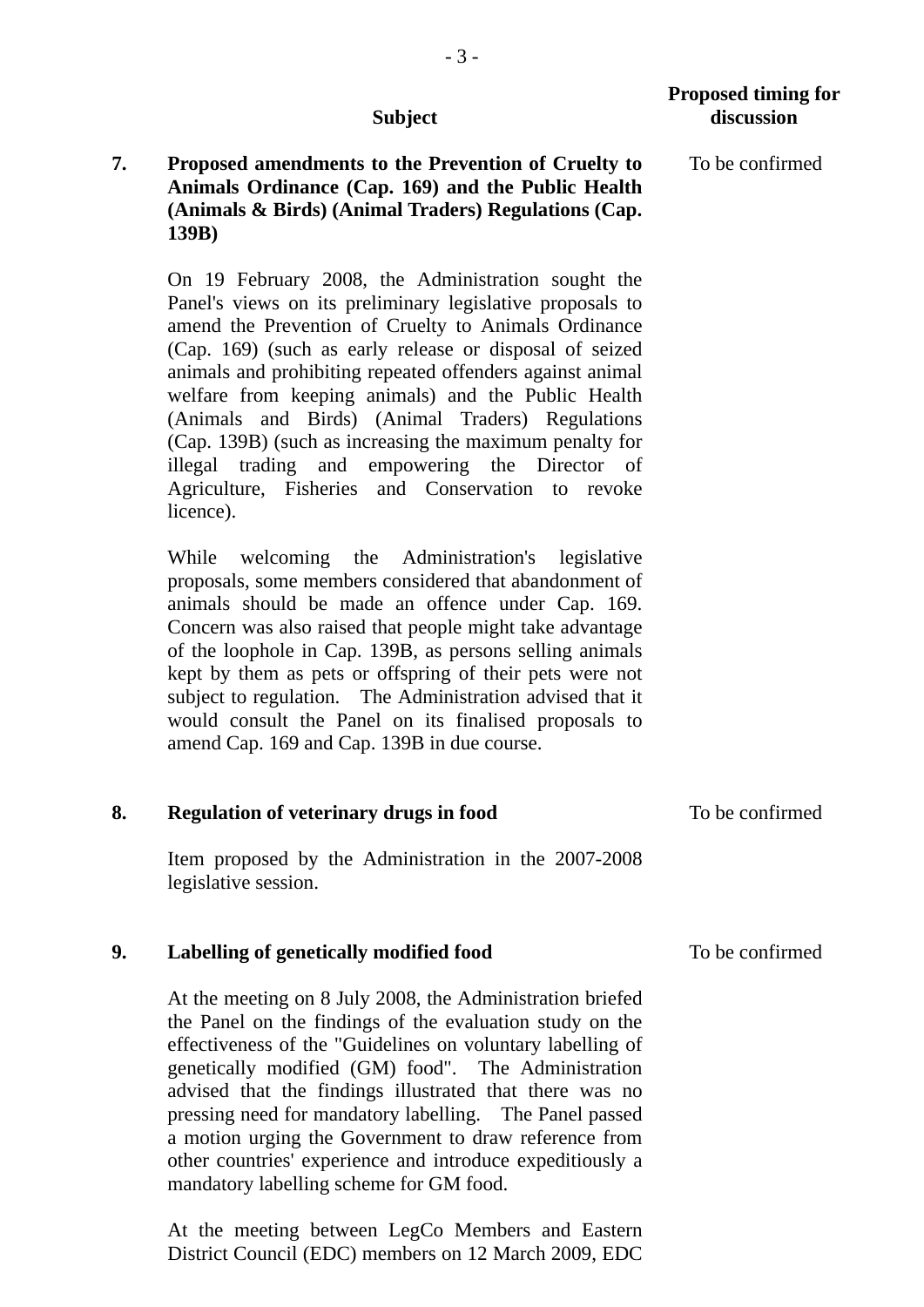members were of the view that the Government should draw reference experience from other countries, such as New Zealand, on regulating GM food.

#### **10. Review of the structure of FEHD and the Agriculture, Fisheries and Conservation Department (AFCD)**

At its meeting on 17 October 2005, the Panel was briefed on the Administration's plan to re-organise FEHD and AFCD into the Agriculture, Environmental Hygiene and Conservation Department (AEHCD) and the Food Safety, Inspection and Quarantine Department (FSIQD) to enhance food safety and veterinary public health control in Hong Kong. A Centre for Food Safety (CFS) was also proposed to be set up within FSIQD. Members were generally supportive of the plan to establish a dedicated department to regulate all matters related to food safety and they would wish to see the new department set up as soon as possible.

When the Administration briefed the staff of AFCD and FEHD on its proposal, the majority of AFCD's nature conservation and country/marine parks staff expressed their preference for the direct transfer of their functions and staff to the Environmental Protection Department (EPD). As advised by the Administration, the then Secretary for the Environment, Transport and Works also supported the transfer. In the light of this, the Administration had subsequently revised its original proposal. Under the revised proposal, the new AEHCD would be responsible for promoting and facilitating the development of agriculture and fisheries activities in Hong Kong and maintaining environmental hygiene. The Country/Marine Parks and Conservation Branches of AFCD would be merged with EPD.

The Panel held four joint meetings with the Panel on Environmental Affairs on 29 November 2005, 15 December 2005, 6 January 2006 and 17 January 2006 to discuss the revised re-organisation proposal. The Panel also received views from the relevant trades, experts, academics and staff of the affected departments on 15 December 2005 and 6 January 2006.

Many staff associations in the affected departments expressed strong views against the Administration's proposal of re-organising AFCD and FEHD, and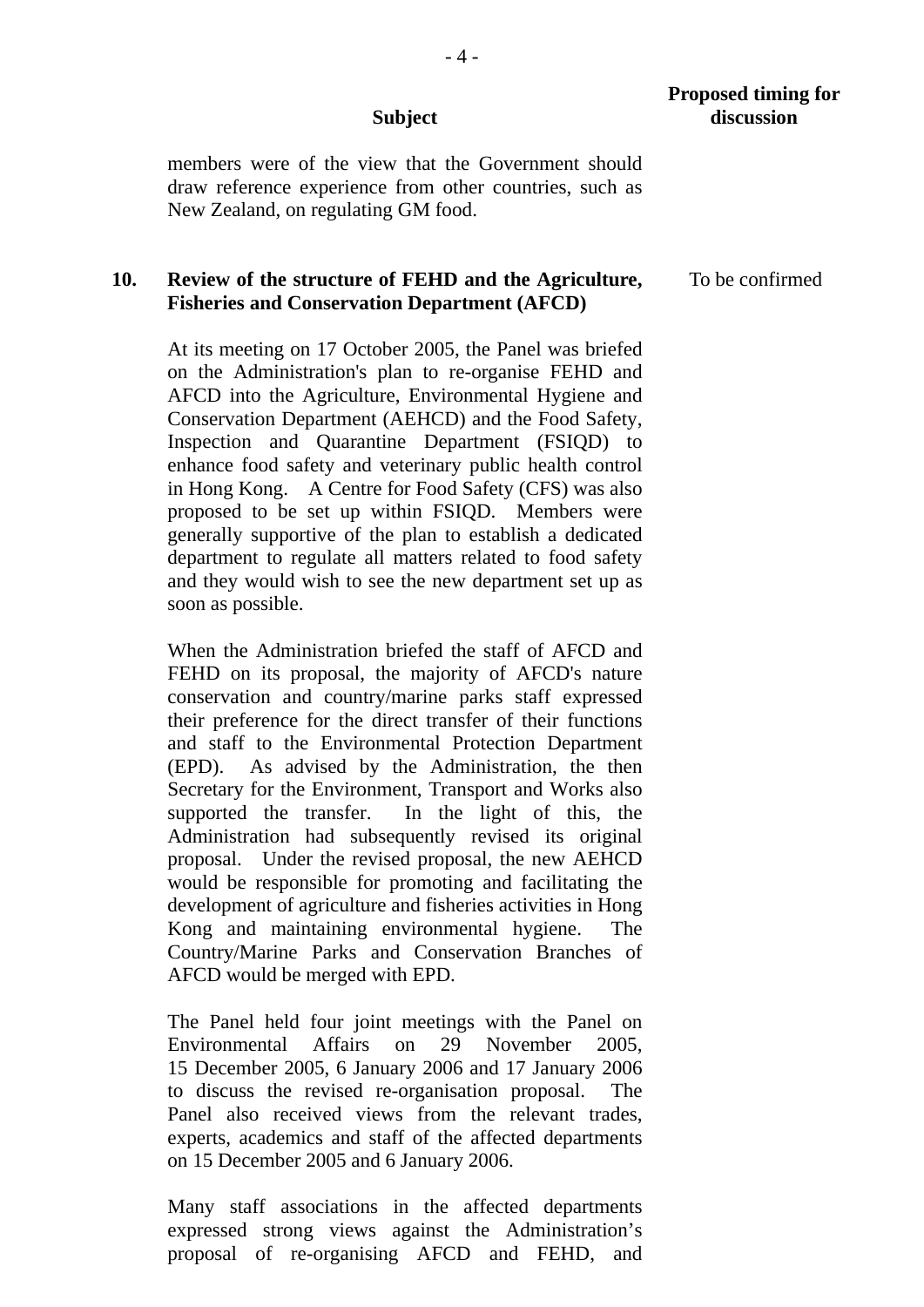transferring AFCD's nature conservation and country/marine park staff to EPD. Some members also expressed reservations that the regulatory and facilitation functions in respect of agriculture and fisheries activities should be carried out by two separate departments (i.e. AEHCD and FSIQD).

In view of the concerns expressed by members and staff associations, the Administration paper subsequently presented to the Panel on 17 January 2006 a proposal to set up CFS under FEHD as the first step to enhance food safety control. The proposals in relation to the separation of regulatory and promotion functions for agriculture and fisheries industries and the transfer of country/marine park functions to EPD were withheld, pending further consultation with stakeholders. The Panel supported the speedy establishment of CFS under FEHD.

When the Panel discussed with the Administration on the work of CFS on 10 July 2007, the Administration advised that it would review the structure of FEHD and AFCD after the enactment of the new Food Safety Bill.

#### **11. Follow-up actions referred by the Subcommittee on Public Health (Animals and Birds) (Exhibitions) (Amendment) Regulation 2006**  To be confirmed

At the request of the Subcommittee on Public Health (Animals and Birds) (Exhibitions) (Amendment) Regulation 2006, the Administration agreed to review the fees for application for an exhibition licence for animals and birds and licence renewal fees in the context of the general review of Government's fees and charges, and report the outcome to the Panel in due course.

#### **12. Alignment of FEHD fees and charges**

On 30 November 2001, the Administration briefed the Panel on the way forward to align FEHD fees and charges following the dissolution of the former Provisional Urban Council and Provisional Regional Council in 2000. Members noted that the Administration had completed the computation of costs for the provision of 94 items of services inherited from the two former municipal councils, and the initial findings revealed that a majority of the fees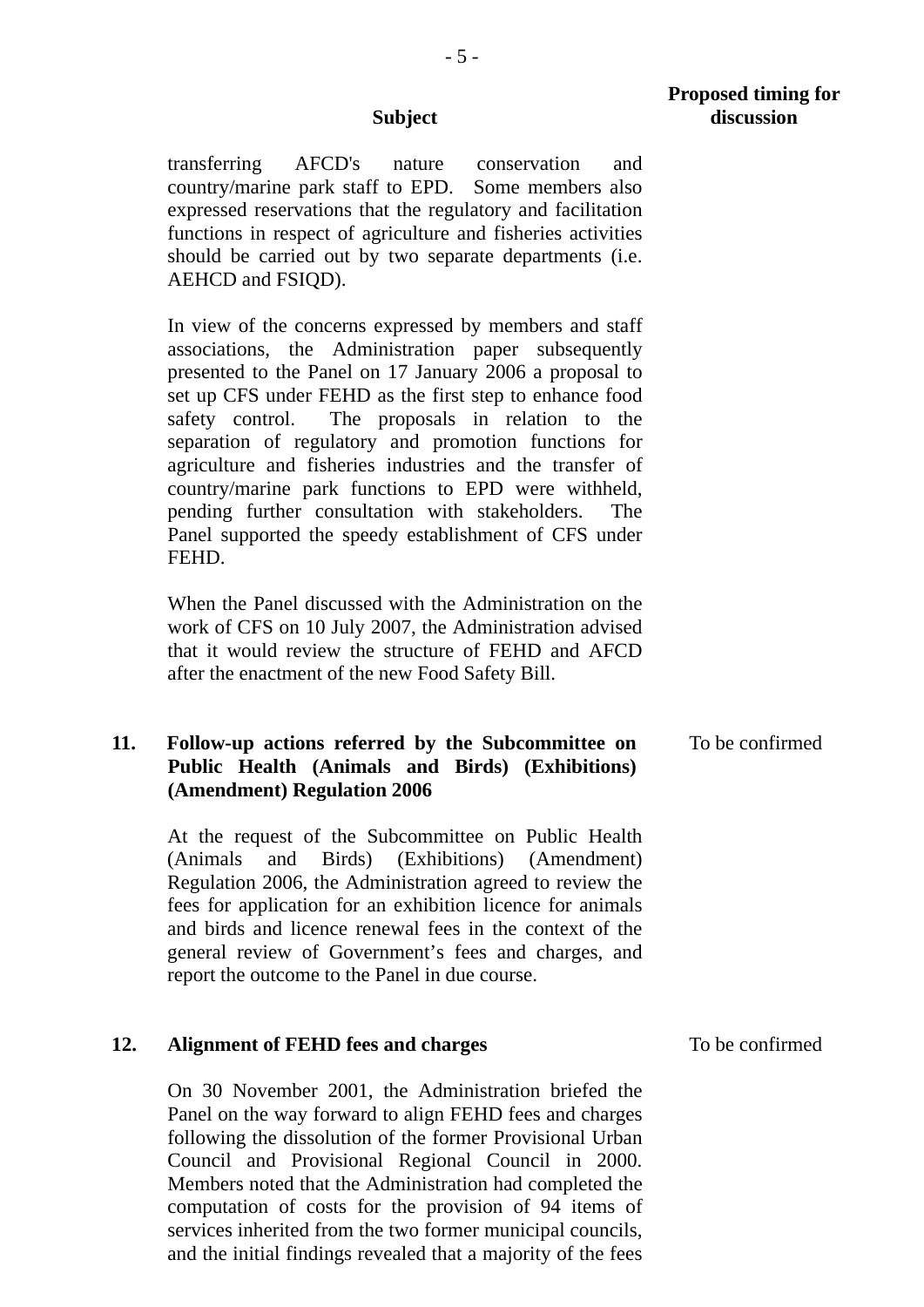|     |                 | <b>Proposed timing for</b><br>discussion                                                                                                                                                                                                                                                                                                                                   |                 |
|-----|-----------------|----------------------------------------------------------------------------------------------------------------------------------------------------------------------------------------------------------------------------------------------------------------------------------------------------------------------------------------------------------------------------|-----------------|
|     | economic        | and charges might have to be increased.<br>In view of the<br>members<br>downturn,<br>supported<br>the<br>Administration's decision to continue to freeze FEHD fees<br>and charges at the existing level up to 31 December 2002.                                                                                                                                            |                 |
|     | charges.        | On 24 February 2003, the Administration informed the<br>Panel that it would need more time to work out an<br>alignment proposal for the various FEHD fees and                                                                                                                                                                                                              |                 |
| 13. |                 | Hygiene conditions of food premises operating under<br>the food factory licences                                                                                                                                                                                                                                                                                           | To be confirmed |
|     |                 | At the meeting between LegCo Members and members of<br>Wan Chai District Council (WCDC) held on 5 May 2005,<br>some WCDC members expressed concern about the lack<br>of enforcement actions by FEHD against the unhygienic<br>operation of food businesses selling takeaway food. The<br>above concern was referred to the Panel for follow-up<br>with the Administration. |                 |
| 14. | without licence | Control measures against food businesses operating                                                                                                                                                                                                                                                                                                                         | To be confirmed |
|     |                 | The above subject was discussed by the Panel on two<br>occasions on 14 December 2004 and 8 March 2005. The<br>Administration's proposed control measures against food<br>businesses operating without licence were as follows -                                                                                                                                            |                 |
|     | (a)             | upon detection of unlicensed food business<br>conducted at any premises, staff of FEHD<br>would take immediate enforcement action<br>against the person/corporation in charge of the<br>business at the time;                                                                                                                                                              |                 |
|     | (b)             | FEHD would stop processing the application<br>for licence filed by that person/corporation in<br>respect of the premises in (a) above; and                                                                                                                                                                                                                                 |                 |
|     | (c)             | if FEHD proceeded with prosecution action and<br>upon conviction, FEHD might refuse<br>the<br>application and impose a ban<br>on<br>the<br>person/corporation convicted to obtain a licence<br>for six months after taking into consideration all<br>relevant factors, counting from the date of                                                                           |                 |

conviction; or where FEHD did not proceed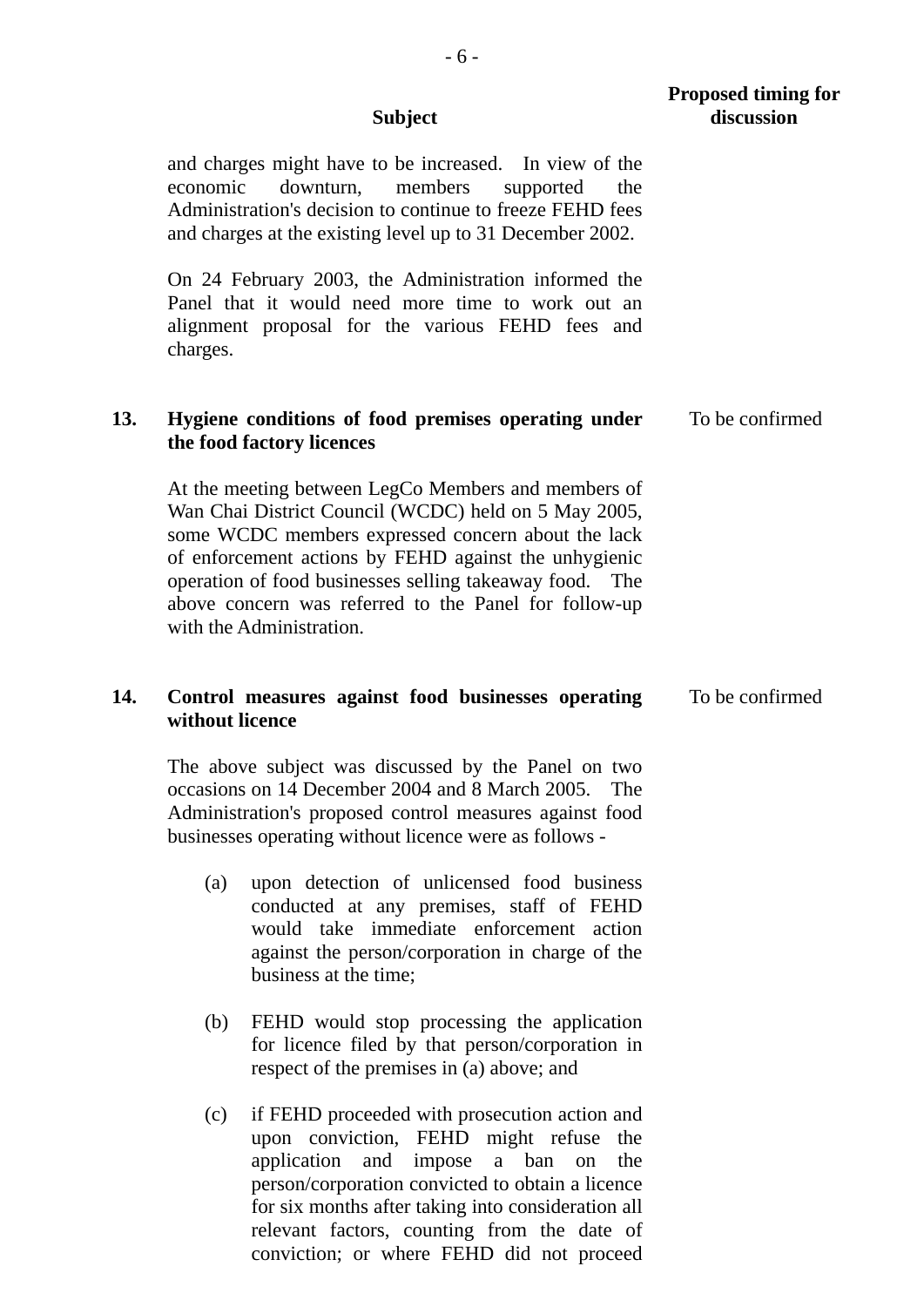with prosecution action or in the case of acquittal, the application process would be

reactivated immediately. Some members considered the proposed measures

inadequate to deter the operation of food business without licence and suggested that the Director of Food and Environmental Hygiene should be empowered to make a closure order against unlicensed food establishments, without having to apply to the court. A member, however, pointed out that the measure in (c) above could easily be circumvented as the applicant could always appoint another person to apply for a fresh licence.

 The Administration was requested to consider members' views and revert to the Panel.

#### **15. Recommendations of Team Clean's Final Report on Measures to Improve Environmental Hygiene in Hong Kong**  To be confirmed

 The Panel agreed at its meeting on 26 September 2003 to follow up the following measures recommended by Team Clean in its Final Report on Measures to Improve Environmental Hygiene in Hong Kong published in August 2003 -

- (a) introducing a demerit points system (DPS) for tenants of public markets. Under the DPS, tenants who accumulate a certain number of points within a 12-month period will have their tenancy terminated. Tenants whose tenancies have been revoked would also be prevented from bidding for other stalls for one year;
- (b) tightening the licensing requirements for food factories;
- (c) strengthening the sanction regime against licensed food premises, such as revamping the current DPS to make it more stringent, making licensees responsible for hygiene breaches committed by their staff and widely publicising the business names and photographs of food premises convicted of an offence relating to the sale or preparation for sale of any food for human consumption; and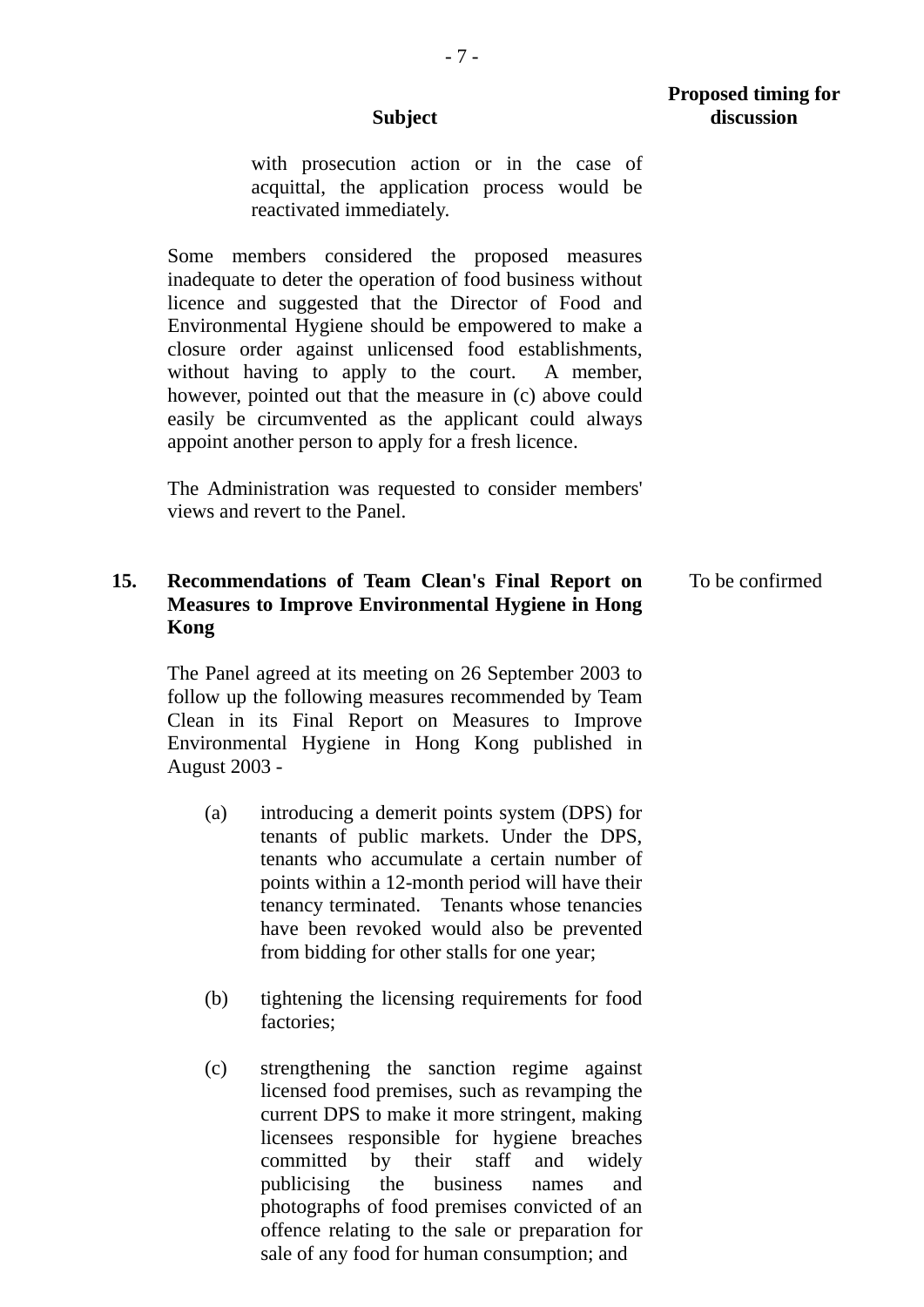# (d) introducing an Open Categorisation Scheme for licensed food premises to help consumers make informed choices. Under the Scheme, the hygiene conditions of all food premises will be graded according to set criteria and premises will be required to post the hygiene grading at a conspicuous location in their premises. **16. Follow up actions referred by EDC on review of liquor licensing**  Item proposed by the EDC at its meeting with LegCo Members on 12 March 2009. EDC members urged the Administration to come up with effective measures to tackle problems, such as fire hazard, environmental hygiene problems, noise as well as law and order, caused by increasing number of liquor selling premises in high rise buildings. To be confirmed **17. Policy on hawking activities**  At the meeting on 12 January 2010, Hon WONG Kwok-hing suggested the Panel to discuss the Administration's policy on hawking activities, including the determination of the locations of hawking blackspots and the designation of new hawker permitted places at a future meeting. To be confirmed **18. Regulating and monitoring the activities of oyster culture in Hong Kong**  To be confirmed At the meeting on 9 February 2010, in the light of the concerns raised by Hon WONG Yung-kan, the Chairman suggested that the issue of regulating and monitoring the

#### **19. Columbarium development**

 The issue was discussed by the Panel at the meeting on 9 February 2010. The Administration agreed to revert to the Panel the short, medium and long-term measures to

activities of oyster culture within Hong Kong waters should

be discussed by the Panel at a future meeting.

To be confirmed

**Subject** 

**Proposed timing for discussion**